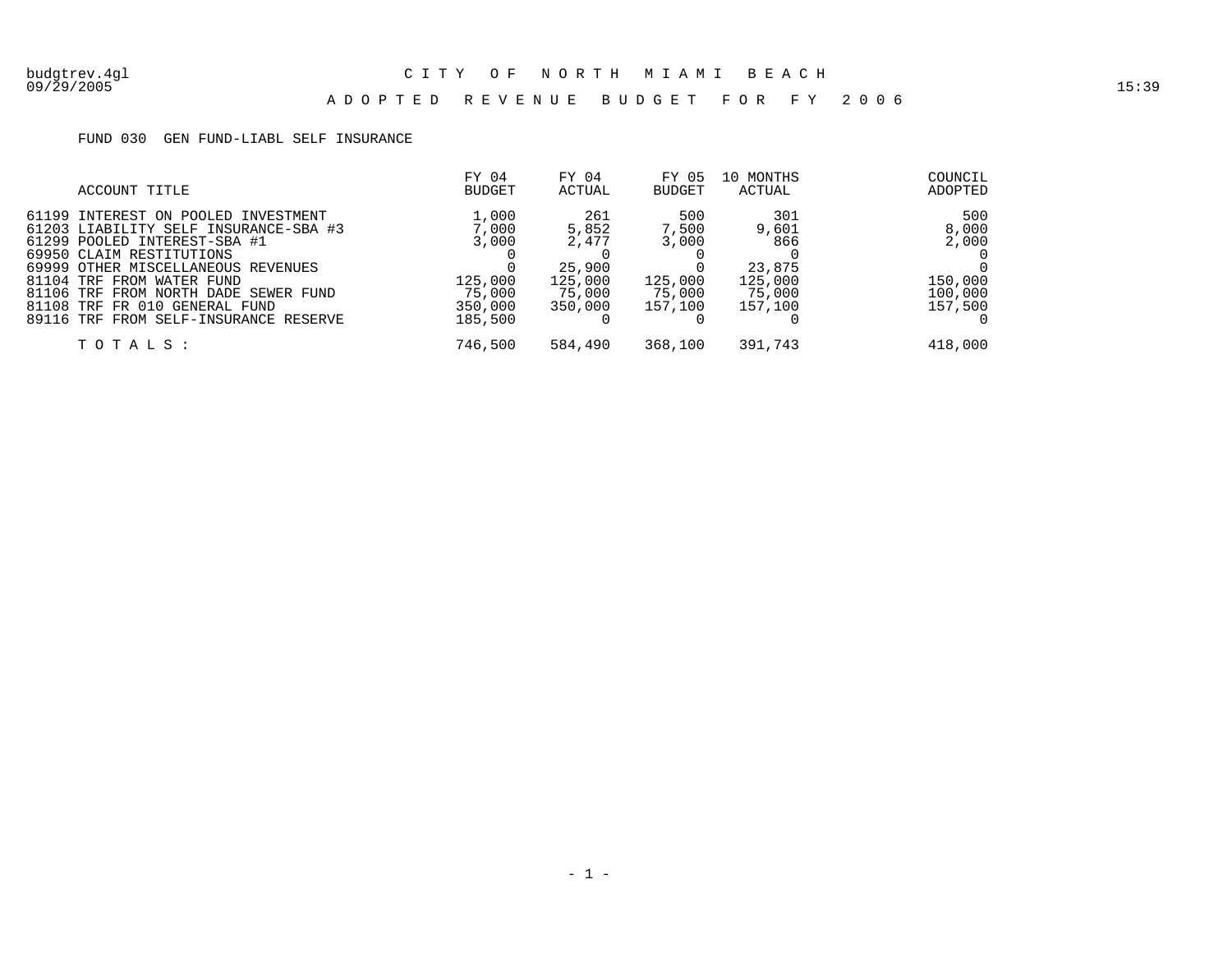#### 09/29/2005 15:40 A D O P T E D R E V E N U E B U D G E T F O R F Y 2 0 0 6

### FUND 050 GEN FUND-WORK COMP SELF INSUR

|           | ACCOUNT TITLE                                                                                                                                                                                                                                                                                                                                                                                                                             | FY 04<br><b>BUDGET</b>                                                                 | FY 04<br>ACTUAL                                                                    | FY 05<br>BUDGET                                                                               | 10 MONTHS<br>ACTUAL                                                                         | COUNCIL<br>ADOPTED                                                                    |
|-----------|-------------------------------------------------------------------------------------------------------------------------------------------------------------------------------------------------------------------------------------------------------------------------------------------------------------------------------------------------------------------------------------------------------------------------------------------|----------------------------------------------------------------------------------------|------------------------------------------------------------------------------------|-----------------------------------------------------------------------------------------------|---------------------------------------------------------------------------------------------|---------------------------------------------------------------------------------------|
| 81129 TRF | 61199 INTEREST ON POOLED INVESTMENT<br>61299 POOLED INTEREST-SBA #1<br>69301 REFUND OF PRIOR YEAR EXPENDITURES<br>81103 TRF FR 103<br>(OR 610)<br>81104 TRF FROM WATER FUND<br>81106 TRF FROM NORTH DADE SEWER FUND<br>81108 TRF FR 010 GENERAL FUND<br>81109 TRF FR STORMWATER MGT FUND<br>81128 TRF FR P.N. BOND FUND<br>FR WTP EXPAND FUND<br>81130 TRF FROM CRA FUND 104<br>81316 TRF FR 316<br>89116 TRF FROM SELF-INSURANCE RESERVE | 2,400<br>10,000<br>122,916<br>12,943<br>451,647<br>18,878<br>4,883<br>2,767<br>206,566 | 931<br>10,117<br>2,105<br>122,916<br>12,943<br>451,647<br>18,878<br>2,778<br>2,767 | 1,000<br>10,000<br>3,698<br>137,808<br>13,315<br>477.116<br>19,832<br>2,692<br>539<br>150,000 | 3,767<br>10,877<br>3,698<br>137,808<br>13,315<br>477,116<br>19,832<br>2,692<br>539<br>2,532 | 4,000<br>12,000<br>5,991<br>140,430<br>20,137<br>714,304<br>22,376<br>1,094<br>14,853 |
|           | TOTALS:                                                                                                                                                                                                                                                                                                                                                                                                                                   | 833,000                                                                                | 625,082                                                                            | 816,000                                                                                       | 672,176                                                                                     | 935,185                                                                               |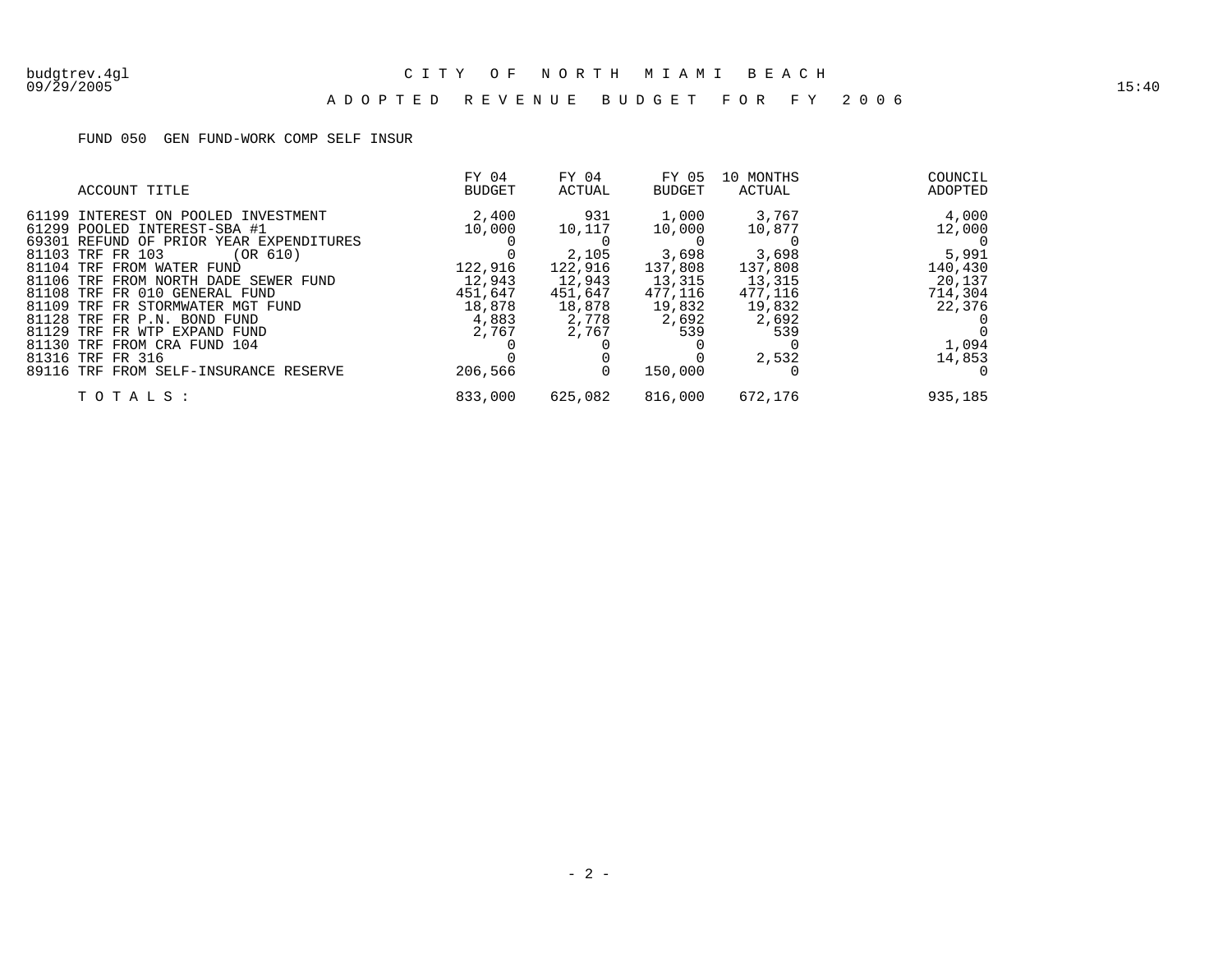|       | budgtexp.4ql<br>09/29/2005                                                                                              |                 |                             | CITY OF NORTH MIAMI BEACH                                                                                          |                  |                  |                     |                                    | 15:41              |
|-------|-------------------------------------------------------------------------------------------------------------------------|-----------------|-----------------------------|--------------------------------------------------------------------------------------------------------------------|------------------|------------------|---------------------|------------------------------------|--------------------|
|       | A D O P T E D E X P E N S E B U D G E T F O R F Y 2006                                                                  |                 |                             |                                                                                                                    |                  |                  |                     |                                    |                    |
|       | 030 GEN FUND-LIABL SELF INSURANCE<br>FUND<br>DEPARTMENT<br>3 HUMAN RESOURCES<br>DIVISION 310 HEALTH, SAFETY & INSURANCE |                 |                             |                                                                                                                    |                  |                  |                     |                                    |                    |
|       | ACCOUNT TITLE                                                                                                           | FY 03<br>ACTUAL | FY 04<br>ACTUAL             | FY 05<br>ADOPTED                                                                                                   | FY 05<br>CHANGES | FY 05<br>REVISED | 10 MONTHS<br>ACTUAL |                                    | COUNCIL<br>ADOPTED |
|       | 302 CLAIM SETTLEMENT EXPENDITURES<br>Increase of \$28,818 over FY 05 Revised                                            |                 |                             | $671,696$ $352,470$ $100,000$ $-28,818$ $71,182$ $33,076$                                                          |                  |                  |                     |                                    | 100,000            |
|       |                                                                                                                         | PENDING CASES   |                             |                                                                                                                    |                  |                  |                     | 100,000                            |                    |
|       |                                                                                                                         |                 |                             |                                                                                                                    |                  |                  | Total:              | --------<br>100,000                |                    |
|       | 303 PREMIUMS<br>Increase of \$28,230 over FY 05 Revised                                                                 |                 |                             | 247,230 168,942 240,000 31,770 271,770 268,818                                                                     |                  |                  |                     |                                    | 300,000            |
|       |                                                                                                                         |                 |                             | PROPERTY INSURANCE, FLOOD INSURANCE, BOND INSURANCE, POLICE 300,000<br>AD&D INSURANCE, FUEL STORAGE TANKS PREMIUMS |                  |                  |                     |                                    |                    |
|       |                                                                                                                         |                 |                             |                                                                                                                    |                  |                  | Total:              | <u> Leonele Leon</u> el<br>300,000 |                    |
|       | <u> 2 2 2 2 2 2 2 2 2 2 2 2 2</u><br>310 PROFESSIONAL SERVICES<br>Decrease of \$6,231 from FY 05 Revised                |                 |                             | $42,390$ $3,098$ $20,000$ $-3,769$ $16,231$ $6,220$                                                                |                  |                  |                     |                                    | 10,000             |
|       |                                                                                                                         |                 | FEES FOR LEGAL SERVICES     |                                                                                                                    |                  |                  |                     | 10,000                             |                    |
|       |                                                                                                                         |                 |                             |                                                                                                                    |                  |                  | Total:              | 10,000                             |                    |
|       | in a change and a change of<br>337 BANK SERVICE CHARGES<br>Decrease of \$100 from FY 05 Revised                         | $\Omega$        | 507                         | 600 - 10                                                                                                           |                  |                  | 0 600 162           |                                    | 500                |
|       |                                                                                                                         |                 |                             | LIABLITY SELF-INSURANCE FUND SHARE OF BANK CHARGES                                                                 |                  |                  |                     | 500                                |                    |
|       |                                                                                                                         |                 |                             |                                                                                                                    |                  |                  | Total:              | 500                                |                    |
|       | 347 OTHER CONTRACTUAL SERVICES<br>Decrease of \$817 from FY 05 Revised                                                  | $\overline{0}$  | 12,194                      |                                                                                                                    | 7,500 817        | 8,317            | 6,875               |                                    | 7,500              |
|       |                                                                                                                         |                 | OUTSIDE INVESTIGATION COSTS |                                                                                                                    |                  |                  |                     | 7,500                              |                    |
|       |                                                                                                                         |                 |                             |                                                                                                                    |                  |                  | Total:              | 7,500                              |                    |
| * * * | Operating Expenses                                                                                                      | 961,316         | 537,210                     | 368,100                                                                                                            | $\overline{0}$   | 368,100          | 315,151             |                                    | 418,000            |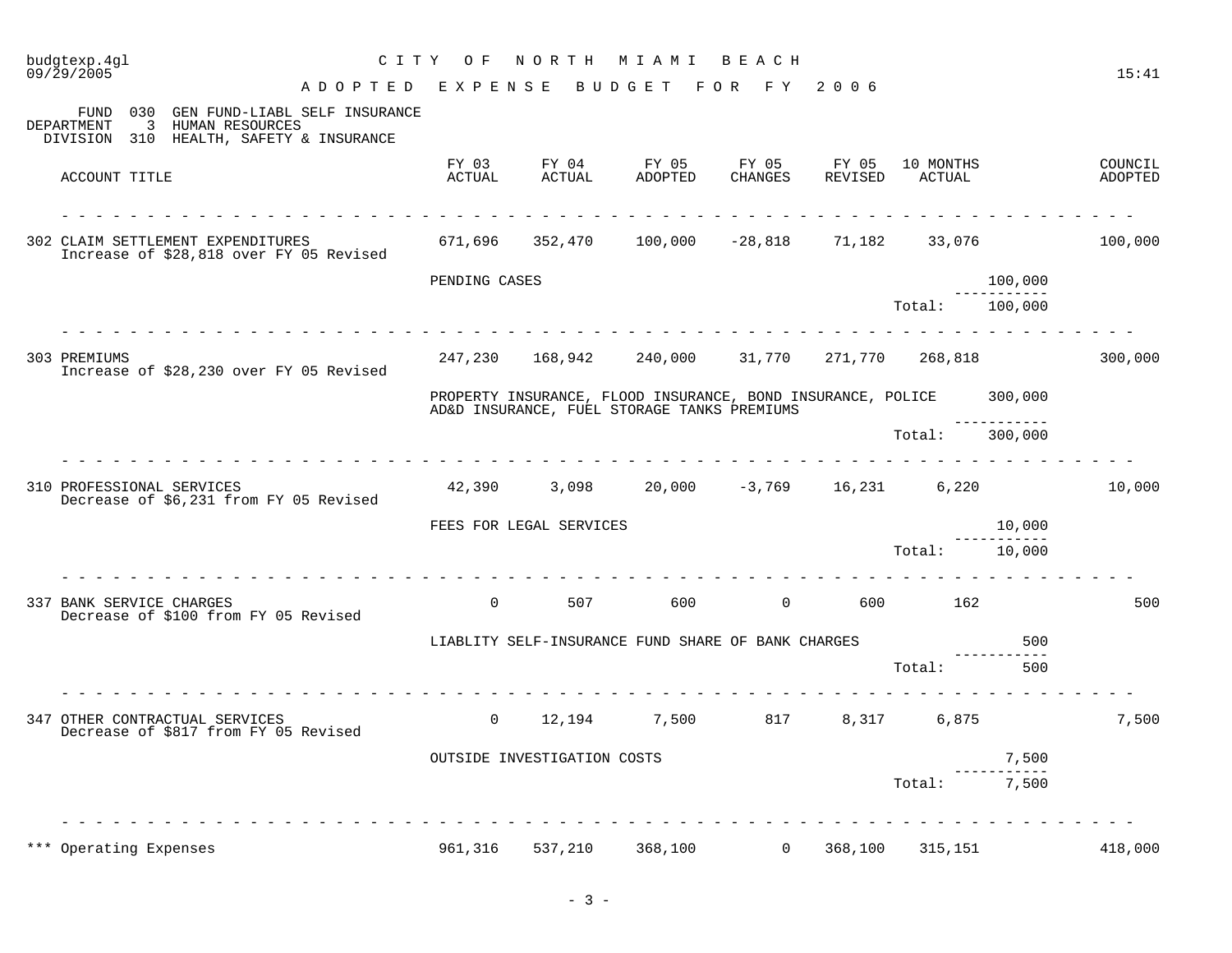09/29/2005 15:41

## budgtexp.4gl C I T Y O F N O R T H M I A M I B E A C H

A D O P T E D E X P E N S E B U D G E T F O R F Y 2 0 0 6

FUND 030 GEN FUND-LIABL SELF INSURANCE DEPARTMENT 3 HUMAN RESOURCES DEPARTMENT 3 HUMAN RESOURCES

DIVISION 310 HEALTH, SAFETY & INSURANCE

| ACCOUNT TITLE              | FY 03<br>ACTUAL | FY 04<br>ACTUAL | FY 05<br>ADOPTED | FY 05<br>CHANGES | FY 05<br>REVISED | 10 MONTHS<br>ACTUAL | COUNCIL<br>ADOPTED |
|----------------------------|-----------------|-----------------|------------------|------------------|------------------|---------------------|--------------------|
| *** Non-Operating Expenses | $\overline{0}$  | $\mathbf{0}$    | $\overline{0}$   | $\overline{0}$   | $\overline{0}$   | 0                   | 0                  |
| TOTAL S:<br>DIVISION       | 961,316         | 537,210         | 368,100          |                  | 368,100          | 315,151             | 418,000            |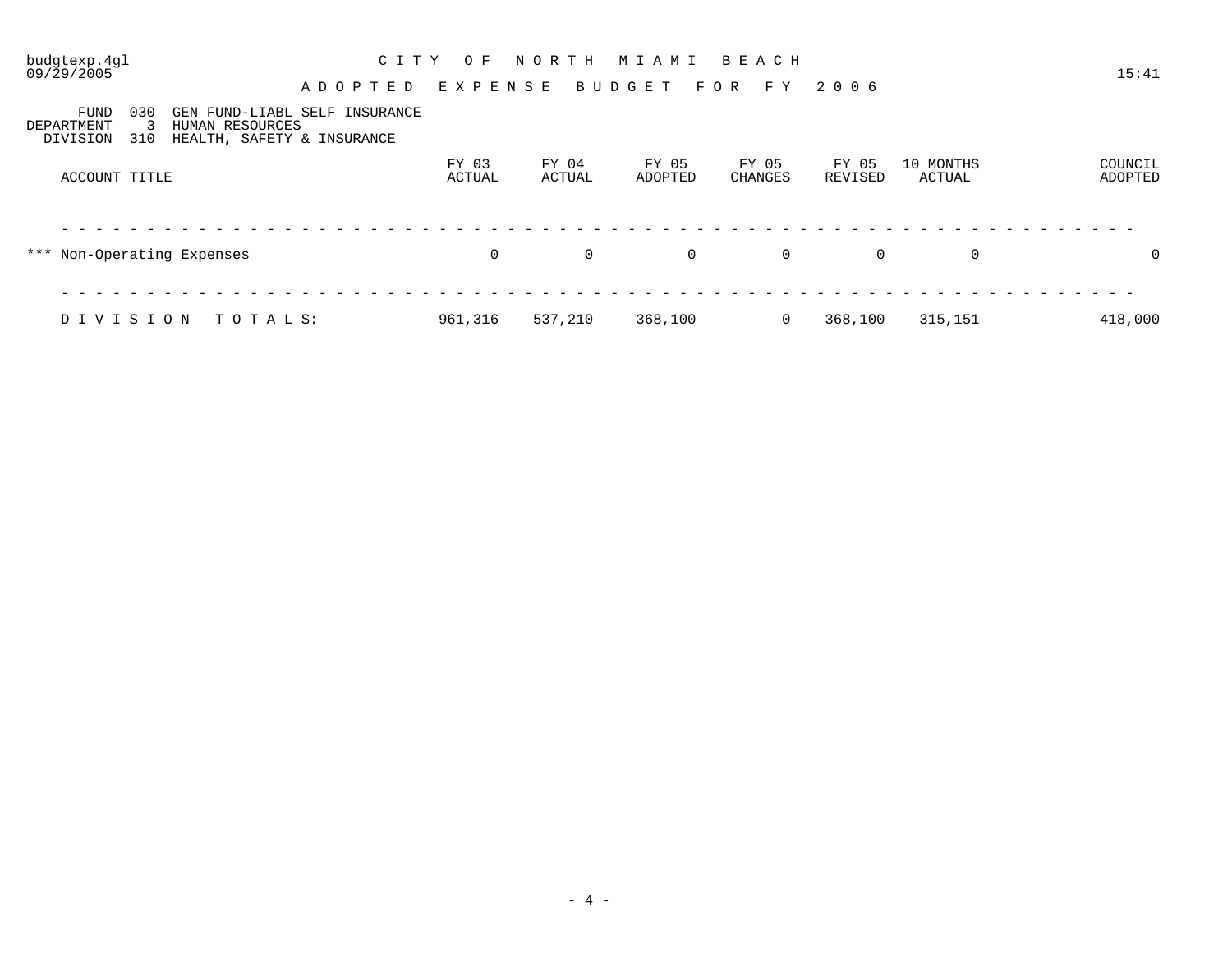# budgtexp.4gl C I T Y O F N O R T H M I A M I B E A C H

### A D O P T E D E X P E N S E B U D G E T F O R F Y 2 0 0 6

### FUND 030 GEN FUND-LIABL SELF INSURANCE

| ACCOUNT TITLE                                                                                                                                                                            | FY 03<br>ACTUAL              | FY 04<br>ACTUAL                              | FY 05<br>ADOPTED                             | FY 05<br><b>CHANGES</b>                | FY 05<br>REVISED                            | 10 MONTHS<br>ACTUAL                        | COUNCIL<br>ADOPTED                                  |
|------------------------------------------------------------------------------------------------------------------------------------------------------------------------------------------|------------------------------|----------------------------------------------|----------------------------------------------|----------------------------------------|---------------------------------------------|--------------------------------------------|-----------------------------------------------------|
| 302 CLAIM SETTLEMENT EXPENDITURES<br>303 PREMIUMS<br>306 REPLACE STOLEN/DAMAGED CITY PROPERTY<br>310 PROFESSIONAL SERVICES<br>337 BANK SERVICE CHARGES<br>347 OTHER CONTRACTUAL SERVICES | 671,696<br>247,230<br>42,390 | 352,470<br>168,942<br>3,098<br>507<br>12,194 | 100,000<br>240,000<br>20,000<br>600<br>7,500 | $-28,818$<br>31,770<br>$-3,769$<br>817 | 71,182<br>271,770<br>16,231<br>600<br>8,317 | 33,076<br>268,818<br>6,220<br>162<br>6,875 | 100,000<br>300,000<br>- 0<br>10,000<br>500<br>7,500 |
| *** Operating Expenses                                                                                                                                                                   | 961,316                      | 537,210                                      | 368,100                                      | 0                                      | 368,100                                     | 315,151                                    | 418,000                                             |
| 991 TFR OF FUNDS TO SELF-INS RESERVE                                                                                                                                                     | $\Omega$                     |                                              | $\Omega$                                     | 0                                      | 0                                           | $\mathbf 0$                                | $\mathbf 0$                                         |
| *** Non-Operating Expenses                                                                                                                                                               | $\Omega$                     |                                              | $\Omega$                                     | 0                                      | $\mathbf 0$                                 | $\mathbf 0$                                | $\mathbf 0$                                         |
| TOTALS:<br>FUND                                                                                                                                                                          | 961,316                      | 537,210                                      | 368,100                                      | 0                                      | 368,100                                     | 315,151                                    | 418,000                                             |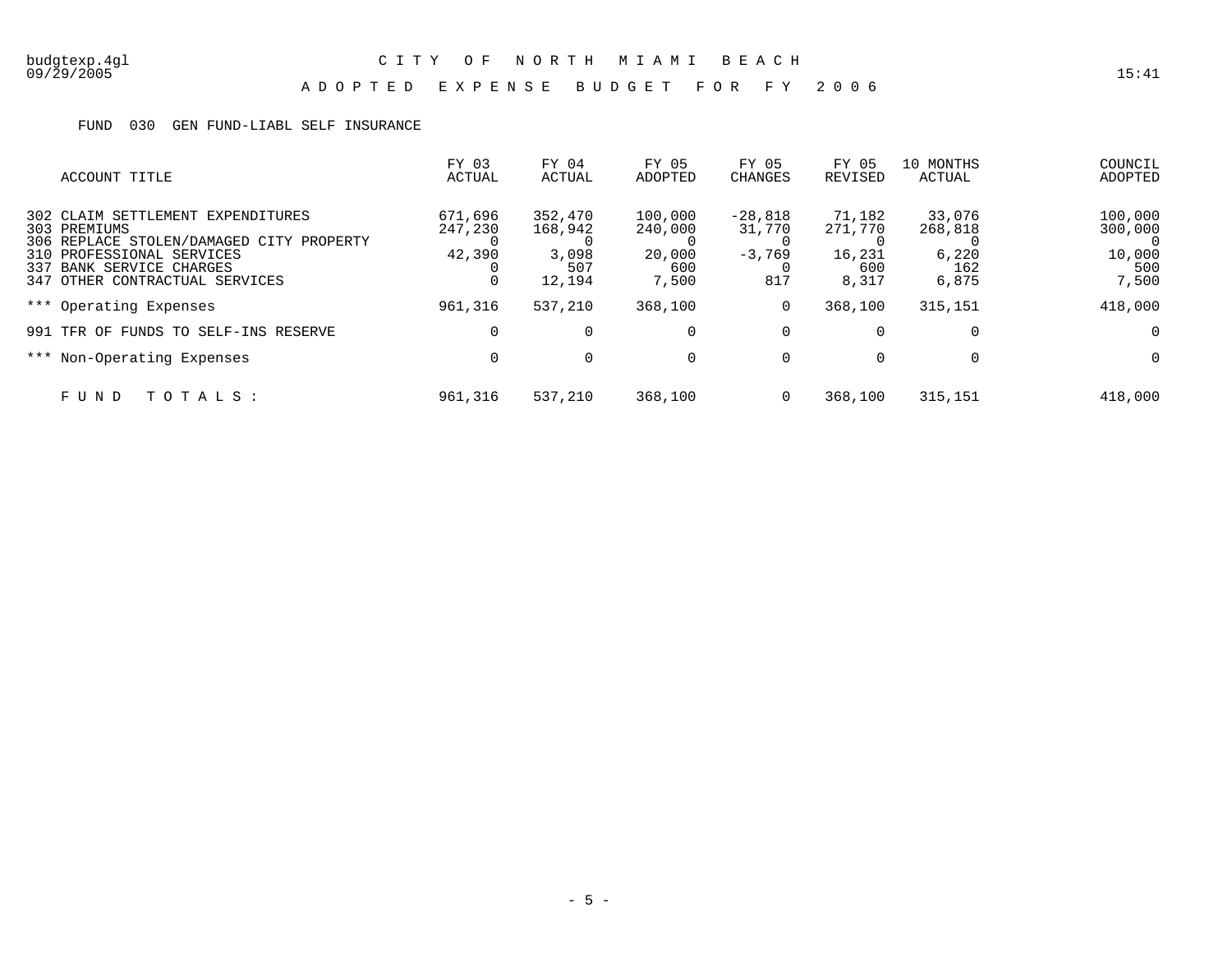| budgtexp.4gl<br>09/29/2005                                                                                           | CITY OF         | NORTH                                                                          | M I A M I                          | BEACH       |         |                               |                        | 15:41              |
|----------------------------------------------------------------------------------------------------------------------|-----------------|--------------------------------------------------------------------------------|------------------------------------|-------------|---------|-------------------------------|------------------------|--------------------|
| ADOPTED EXPENSE                                                                                                      |                 |                                                                                | B U D G E T                        | FOR FY 2006 |         |                               |                        |                    |
| FUND 050 GEN FUND-WORK COMP SELF INSUR<br>3 HUMAN RESOURCES<br>DEPARTMENT<br>DIVISION 310 HEALTH, SAFETY & INSURANCE |                 |                                                                                |                                    |             |         |                               |                        |                    |
| ACCOUNT TITLE                                                                                                        | FY 03<br>ACTUAL | ACTUAL                                                                         | FY 04 FY 05 FY 05 FY 05<br>ADOPTED | CHANGES     | REVISED | 10 MONTHS<br>ACTUAL<br>ACTUAL |                        | COUNCIL<br>ADOPTED |
| 232 ADMIN FEES<br>Decrease of \$9,000 from FY 05 Revised                                                             |                 | 9,306 14,945 19,000 10,000 29,000 11,495                                       |                                    |             |         |                               |                        | 20,000             |
|                                                                                                                      |                 | THIRD PARTY AND MANAGED CARE ADMINISTRATION FEES                               |                                    |             |         |                               | 20,000                 |                    |
|                                                                                                                      |                 |                                                                                |                                    |             |         | Total: 20,000                 |                        |                    |
| 241 STOP LOSS FEE<br>Increase of \$28,224 over FY 05 Revised                                                         |                 | $178,328$ $143,804$ $200,000$ $11,776$ $211,776$ $211,776$ $211,776$ $240,000$ |                                    |             |         |                               |                        |                    |
|                                                                                                                      |                 | EXCESS WORKERS COMP STOP LOSS INSURANCE PREMIUM                                |                                    |             |         |                               | 240,000                |                    |
|                                                                                                                      |                 |                                                                                |                                    |             |         | Total:                        | 240,000                |                    |
| 244 SPECIAL DISABILITY FUND ASSESSX<br>Increase of \$30,000 over FY 05 Revised                                       |                 | $75,961$ 86,986 95,000 -10,000 85,000 59,268 115,000                           |                                    |             |         |                               |                        |                    |
|                                                                                                                      |                 | SPECIAL DISABILITY TRUST FUND ASSESSMENT                                       |                                    |             |         |                               | 115,000<br>___________ |                    |
|                                                                                                                      |                 |                                                                                |                                    |             |         | Total: 115,000                |                        |                    |
| Salaries & Related Costs (375,000) 363,595 (245,735 (314,000 (11,776 (325,776 (282,539 (375,000) 375,000             |                 |                                                                                |                                    |             |         |                               |                        |                    |
| 310 PROFESSIONAL SERVICES<br>No change from FY 05 Revised                                                            |                 | $0 \qquad 3,100 \qquad \qquad 0 \qquad \qquad 0 \qquad \qquad 0$               |                                    |             |         |                               |                        | $\Omega$           |
| 337 BANK SERVICE CHARGES<br>No change from FY 05 Revised                                                             | $\overline{0}$  | 1,865                                                                          |                                    |             |         | 2,000 0 2,000 2,440           |                        | 2,000              |
|                                                                                                                      |                 | WORKERS' COMP SELF-INSURANCE FUND SHARE OF BANK CHARGES                        |                                    |             |         |                               | 2,000                  |                    |
|                                                                                                                      |                 |                                                                                |                                    |             |         | Total: 2,000                  |                        |                    |
|                                                                                                                      |                 |                                                                                |                                    |             |         |                               |                        |                    |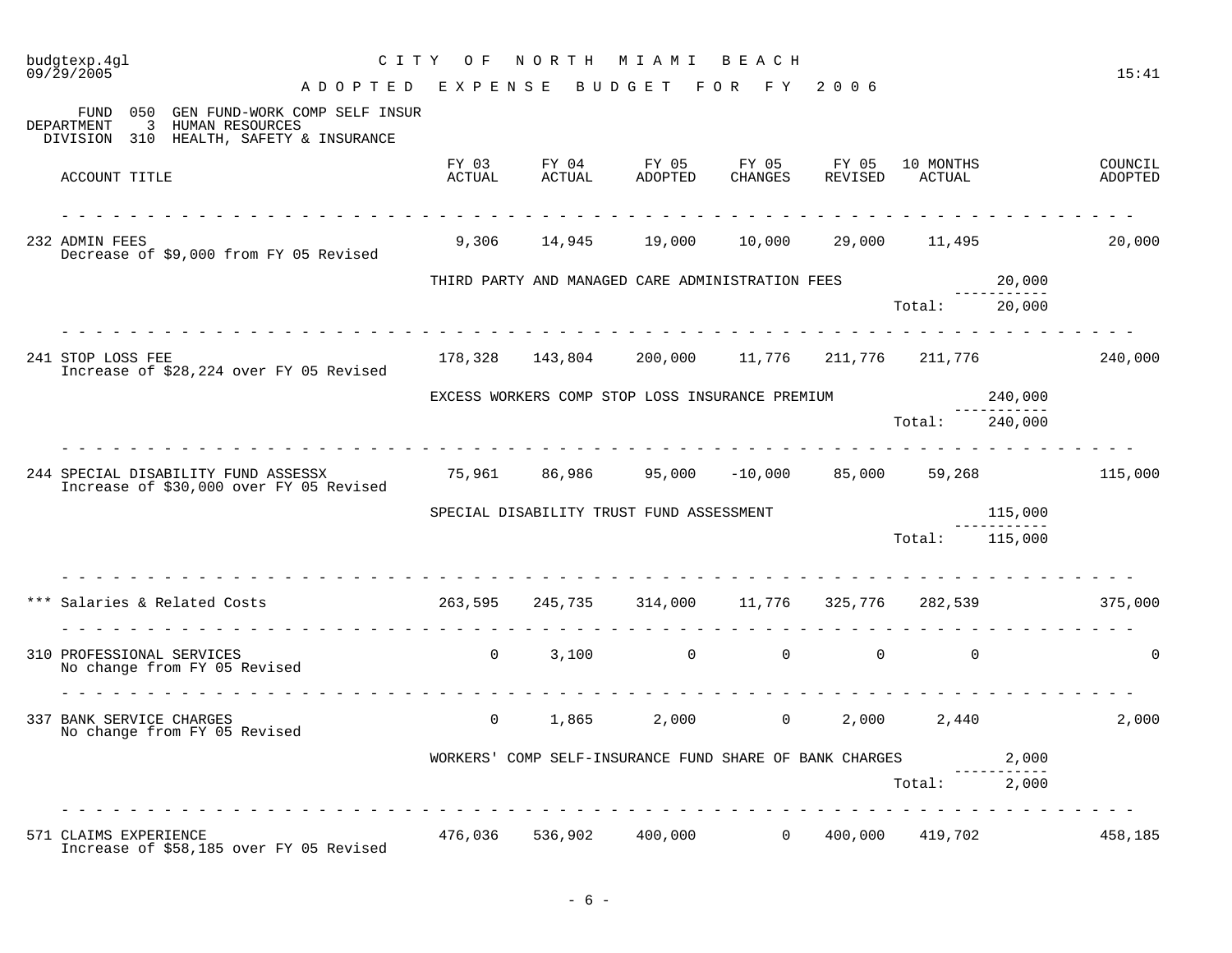| budgtexp.4gl<br>C I T Y<br>09/29/2005                                                                                                             | O F             | NORTH                            | M I A M I                                                  | BEACH                   |                  |                     |         | 15:41              |
|---------------------------------------------------------------------------------------------------------------------------------------------------|-----------------|----------------------------------|------------------------------------------------------------|-------------------------|------------------|---------------------|---------|--------------------|
| A D O P T E D                                                                                                                                     | EXPENSE         |                                  | BUDGET                                                     | F O R<br>F Y            | 2006             |                     |         |                    |
| 050<br><b>FUND</b><br>GEN FUND-WORK COMP SELF INSUR<br>3<br>HUMAN RESOURCES<br><b>DEPARTMENT</b><br>310<br>HEALTH, SAFETY & INSURANCE<br>DIVISION |                 |                                  |                                                            |                         |                  |                     |         |                    |
| ACCOUNT TITLE                                                                                                                                     | FY 03<br>ACTUAL | FY 04<br>ACTUAL                  | FY 05<br>ADOPTED                                           | FY 05<br><b>CHANGES</b> | FY 05<br>REVISED | 10 MONTHS<br>ACTUAL |         | COUNCIL<br>ADOPTED |
|                                                                                                                                                   |                 | CARE UNDER WORKERS' COMPENSATION | MEDICAL AND INDEMNITY CLAIMS ASSOCIATED W/MANDATED MANAGED |                         |                  |                     | 458,185 |                    |
|                                                                                                                                                   |                 |                                  |                                                            |                         |                  | Total:              | 458,185 |                    |
|                                                                                                                                                   |                 |                                  |                                                            |                         |                  |                     |         |                    |
| 574 BUYOUT OF CASES<br>Increase of \$11,776 over FY 05 Revised                                                                                    | 30,750          | 37,500                           | 100,000                                                    | $-11,776$               | 88,224           | 22,500              |         | 100,000            |
|                                                                                                                                                   |                 | WORKERS COMP CASE SETTLEMENT     |                                                            |                         |                  |                     | 100,000 |                    |
|                                                                                                                                                   |                 |                                  |                                                            |                         |                  | Total:              | 100,000 |                    |
|                                                                                                                                                   |                 |                                  |                                                            |                         |                  |                     |         |                    |
| *** Operating Expenses                                                                                                                            | 506,786         | 579,368                          | 502,000                                                    | $-11,776$               | 490,224          | 444,642             |         | 560,185            |
|                                                                                                                                                   |                 |                                  |                                                            |                         |                  |                     |         |                    |
| DIVISION<br>TOTALS:                                                                                                                               | 770,381         | 825,103                          | 816,000                                                    | 0                       | 816,000          | 727,182             |         | 935,185            |